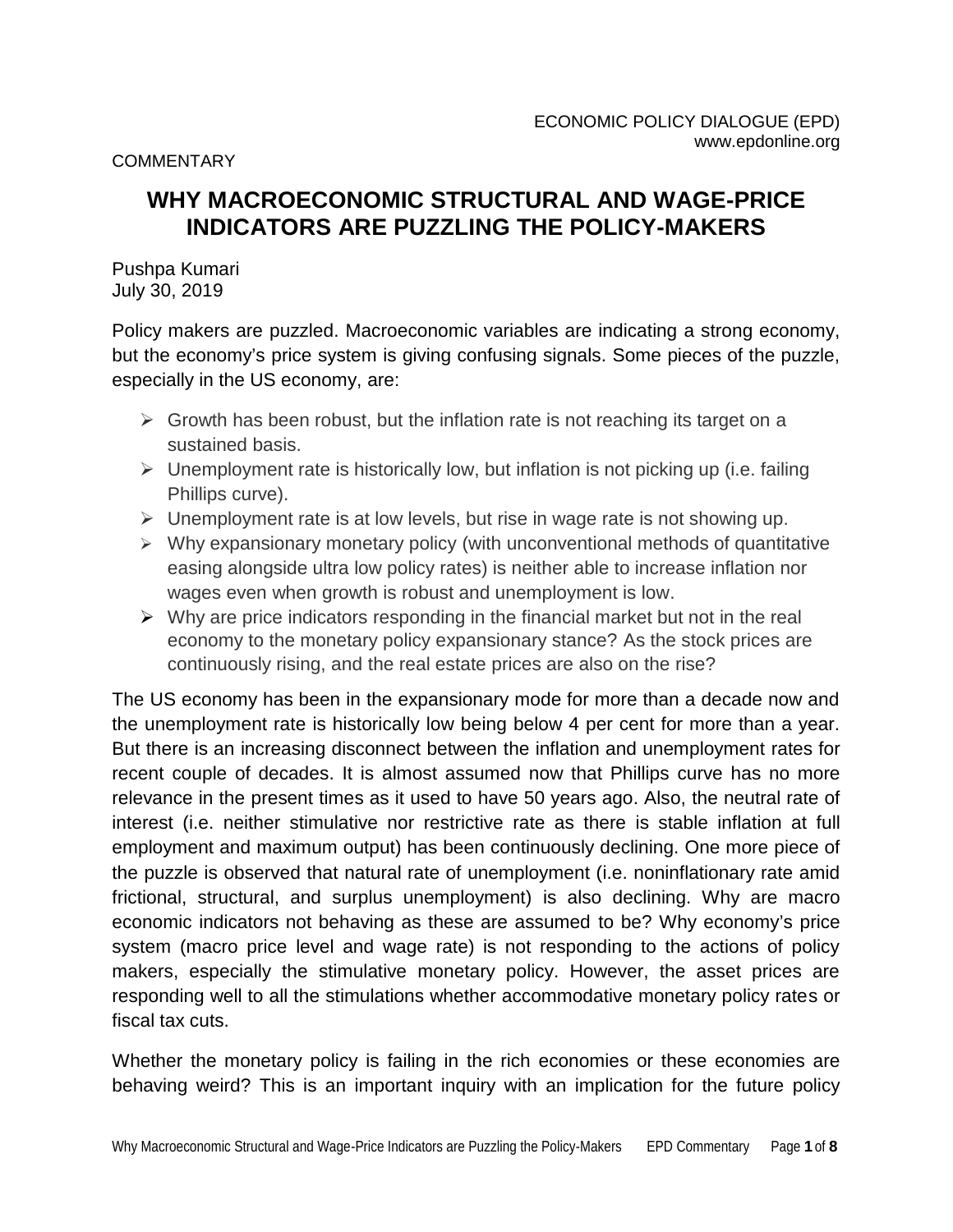framework in an era of monetarism. Especially, if recession approaches (as some observers are predicting) what will be the nature of stimulative policy discourse when neutral rate of interest is already that low. Also, how much slack will have to be removed in case of recession when the current natural unemployment rate has already been found lower than assumed previously. These are urgent questions to be answered for monetary policy to operate effectively in challenging times like ours. These answers become even more important especially when there are not many teeth left for the fiscal policy either due to fiscal deficit, public debt, falling revenues or prevailing sentiments against active government participation in the economy, or all the above.

This commentary attempts to solve the puzzles one by one and tries to answer the questions raised above with a different perspective than the official one. It highlights the need to integrate the social and economic realities in the economic data measurements. Inclusive macro indicators will not only represent structure of the economy better, but these will also have perhaps better predictability and applicability for the policy purposes.

An official version of the economic challenges and some of the answers may be summarized in following lines extracted from the speech of Mr. Jerome H. Powell, the Chair of the Board of Governors of the Federal Reserve System, on "Monetary Policy in the Post-Crisis Era" on July 16, 2019 at a conference "Bretton Woods: 75 Years Later - Thinking about the Next 75," organized by the Banque de France and the French Ministry for the Economy and Finance, Paris, France:

"…the long-run normal levels of inflation, output, interest rates, and the unemployment rate are important structural features by which we guide policy. Standard estimates of the natural rate of unemployment—u\*—and the neutral rate of interest r\*—have been declining for 2 decades, and particularly since the crisis.

Many factors are contributing to these changes—well-anchored inflation expectations in the context of improved monetary policy, demographics, globalization, slower productivity growth, greater demand for safe assets, and weaker links between unemployment and inflation. And these factors seem likely to persist. If that happens, the neutral rate of interest will remain low, and policymakers will continue to operate in an environment in which the risk of hitting the effective lower bound is much higher than before the crisis. This proximity to the lower bound poses new complications for central banks and calls for new ideas."

However, this commentary boldly points out to another aspect related with the economic data. Current data don't reflect the changing structural realities of the developed economies. For example, hyper-globalization, de-industrialization, inequality, jobs precariousness, gig economy, missing middle class, corporation power - especially of GAFA (Google, Apple, Facebook, Amazon), artificial intelligence, and robotization etc. have changed these economies drastically. These economies are structurally different now than some decades ago. Economic data should reflect such social and economic realities. But official data do not represent so, unfortunately. Therefore, there is a need to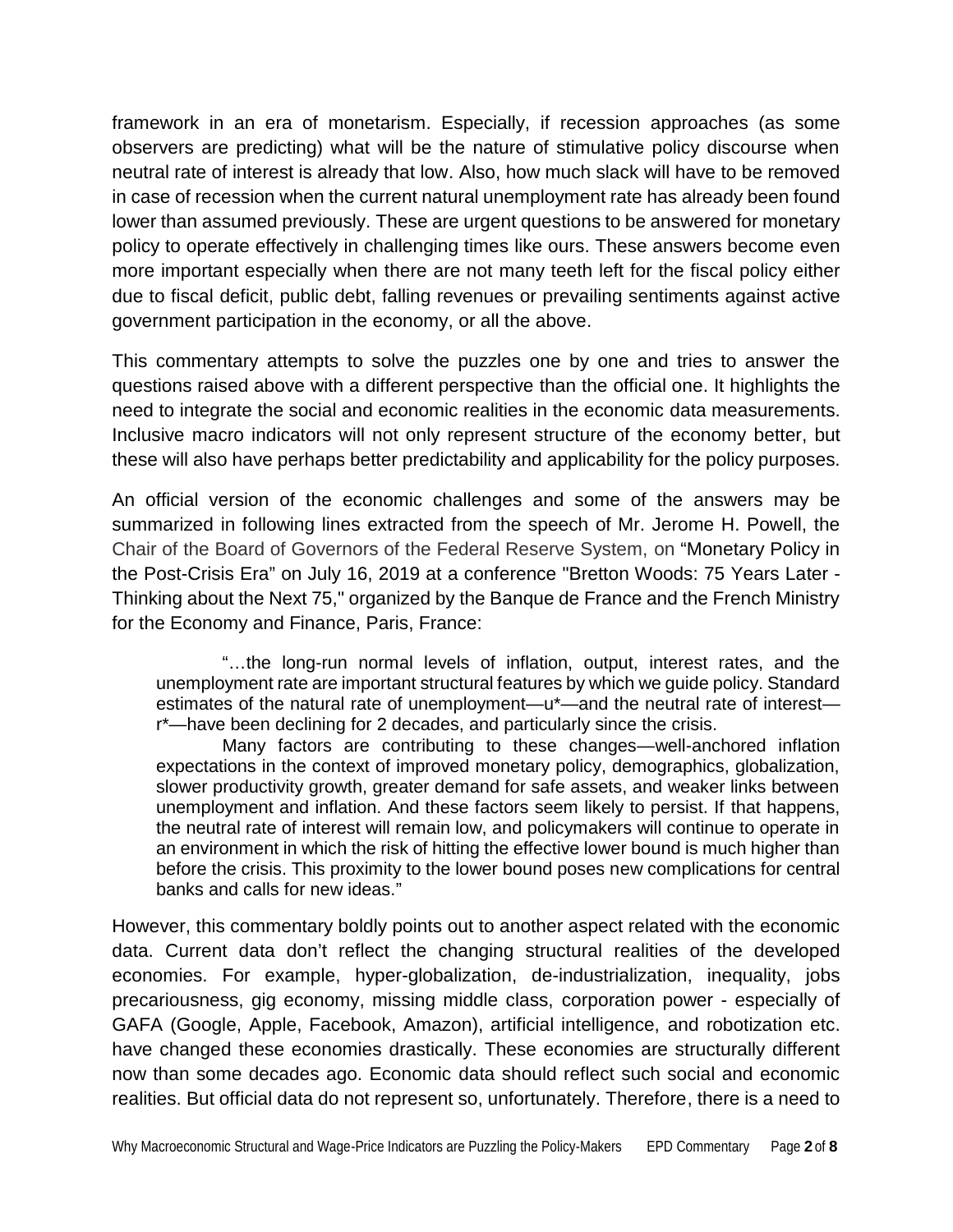make economic data more inclusive and relevant in consistence with the prevailing conditions.

#### **Inflation Rate Puzzle**

Let's take the case of inflation rate first. Inflation targeting focuses on the inflation rates based on the consumer price index constructed from the consumption basket of the representative consumers. But the concentration of wealth and income inequalities have made the official representative consumption basket non-representative for majority of the consumers. Majority of people even can't afford now many goods and services included in the basket. Middle class which used to represent the urban consumers is almost non-existent now. As average middle-class people have gone missing, so as the relevance/representation of an average consumption basket. Population is made of either the privileged or non-privileged, popularly known as 1% versus 99%. Clearly, the average has no meaning in this context. How many Americans are able to consult a doctor, how many Canadians are able to fill their prescriptions; perhaps they can't afford it. How many citizens are able to afford the college fee? How many of them can afford travel? Therefore, the average is hardly any representation of the majority now.

Another area that needs relook is linked with the recent disconnect of the inflation from the unemployment level, wage rate, and policy rate stance etc. Limited coverage of the total domestic economic activity by the inflation figures is at the root of such disconnect between the inflation and domestic economic indicators. Official inflation rates now represent only a limited sphere of the total domestic economic activity. First, inflation rate excludes a large chunk of economic activities from it by not including these in the consumption basket, which however impacts the economy and society profoundly. This is the financial sector inflation (ballooning assets, including real estate, prices). Second, it includes goods and services which don't involve any domestic economic activity at all. These are the imported goods and services (most manufactured goods and tradable services are imported now) which are, of course, way cheaper than the domestic ones. These, however, represent the foreign land's economic activities and has nothing to do with the domestic economy. How can then domestic inflation rate be assumed to react to the actual economic activity when – it excludes major inflationary part of the domestic activity (assets economy) on the one hand, and includes major deflationary part of the non-domestic (foreign) economic activity on the other.

Ask majority of the citizens how much they are benefited by the low rates of inflation. How much they are able to save for future out of their current income when things are that cheap for that long (low and stable inflation rates since the 1990s). In fact, they are able to save hardly anything after paying for ballooning rent/mortgage/bills/essential services out of their stagnant wages. Household debt figures tell loud the whole story. If the inflation rate is so low, where is income being spent then? Why are they compelled to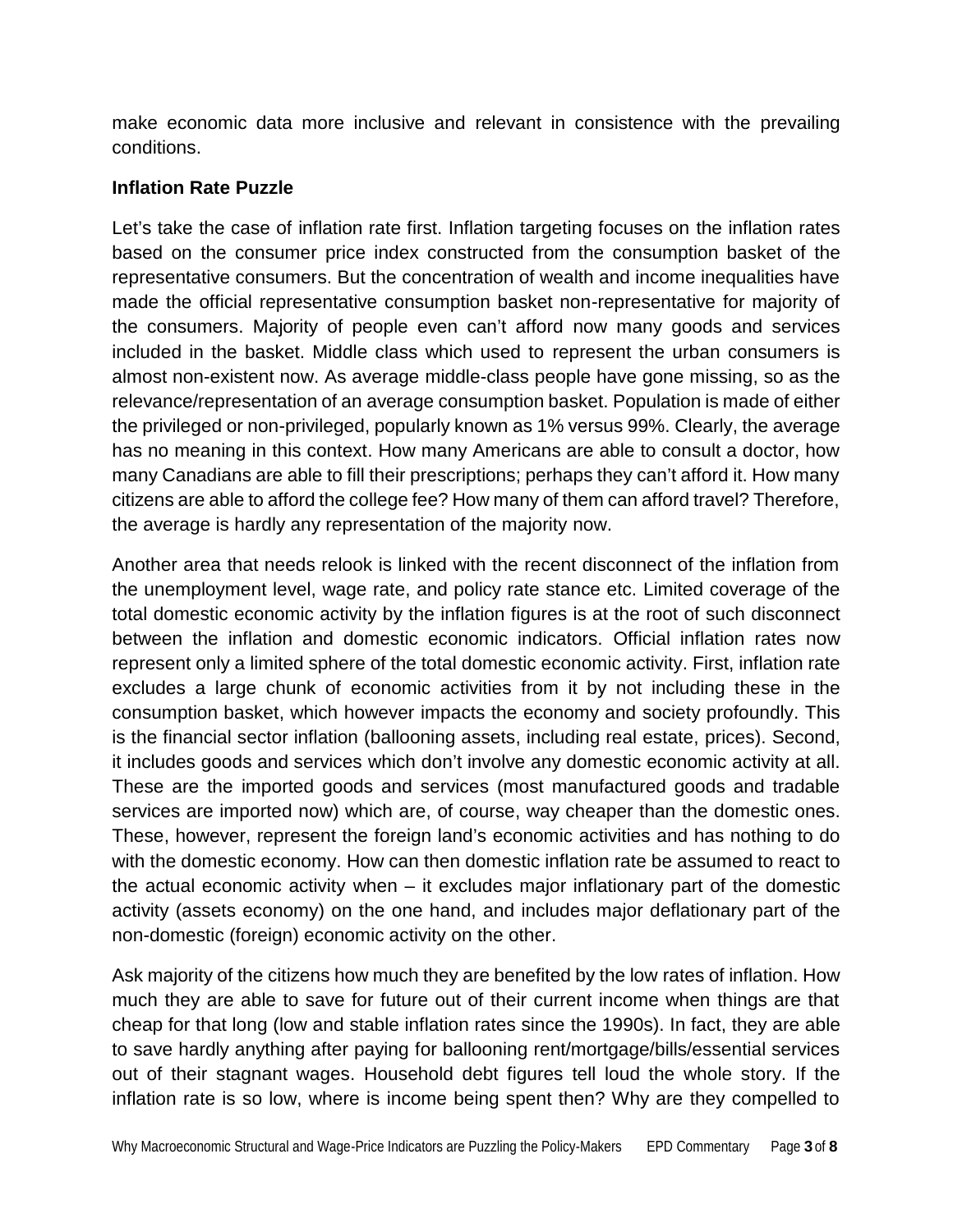borrow then? So, a typical disconnect between inflation and other economic variables are not only felt by highly intelligent monetary economists or policy makers, but this is also felt by the majority of common people too who never see any net benefit coming home from the low inflation!

# **Puzzling Response of Expansionary Monetary Policy**

When policy-makers talk about increasing the economic activity with expansionary or accommodative monetary policy – what do they talk about? And which wage-price would go up without any major impact on the actual real economic activity? Most of the real economy's activities are now out of the realm of domestic interest and wage sensitivity. Hyper-globalization and de-industrialization have made most rich economies depending on a limited number of big industries like, auto (declining as well), weapons, military vehicles/items, medical instrumentation, construction machinery, planes, and trains etc. These big industries hardly wait for changes in the policy-rates. Also, being highly technical (robots have already substituted most labor) or strategic, these are hardly sensitive to the wage changes. When interest-elastic and wage-elastic industrial sector (e.g. the semi-durable goods producing) has disappeared with the de-industrialization, and the remaining industries (large and/or highly technical/strategic) are neither interest elastic nor wage-elastic; the policy rate changes will not have the effect, in a big way, obviously on the economic activity and wages.

Who does react to the interest rate changes? The players (mostly speculators) in the assets (Stock/commodity/real estate) markets and the foreign exchange markets who have to make their portfolio decisions to take profit from the monetary policy-stance. So, the asset markets and assets holders welcome the accommodative policy stance which increases the value of their assets at one stroke of the monetary authority.

Have common people ever heard applauding or criticizing the policy stance? Why do they feel neutral? Without job quality, job security, future security (no pension or savings), and all these alongside the debt-loads; they feel not only intergenerationally (as compared to their baby-boomer parents or grandparents) under-privileged, but they feel absolutely deprived as well. They are already too overburdened with their demanding one/two/three job/s to make their ends meet. Lowering policy rate make their life perhaps even harder by making the rentals and mortgages (for the potential buyers) higher on ever rising real estate or by making any other assets out of their reach. Lost investment opportunities led by de-industrialization and also increasing the rental/value of the commercial space have converted the potential small entrepreneurs into traders (of imported goods) at amazon or similar platforms in the gig economy. This is what a transformed economic structure is providing the small entrepreneurs the only platform to be creative and innovative; and then on the top of that they are asked to compete with the direct manufacturers of China or even amazon, the market-place owner (who knows the pricing/ sourcing/ advertising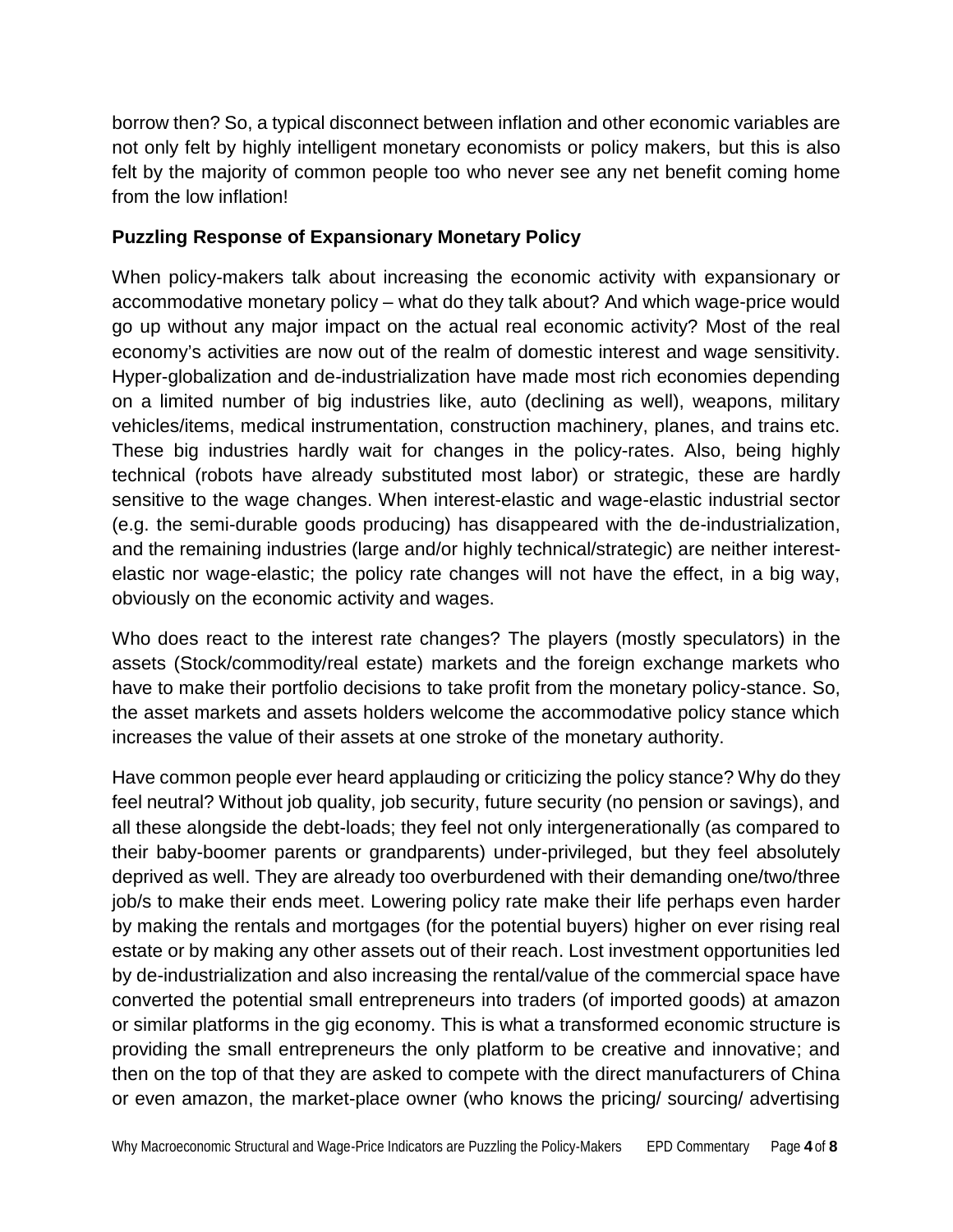and all other business information about the traders). Going through such harsh realities, the common people have nothing to feel happy or grudge about the policy rate changes. Their struggle is not going to change anyway, as the changing structure of the economy gives no hope to them!

# **Neutral Interest Rate Puzzle**

Let's now concentrate on the official confusion on the neutral rate of interest which has been on a declining trajectory for quite sometime now. Policy-makers have to remind themselves of the lost economic activities and opportunities which their economies once had. Hyper-globalization, de-industrialization, digitalization, artificial intelligence, and robotization have changed the total structure of the economy. With the stagnant and contracted real economic opportunities and the jobless economic growth as well, policy makers can lower interest rate as much as they like without any fears of the product price inflation (having left the assets inflation aside) and wage rate increase! If policy-makers' human eyes can't see the declining absorptive capacity and falling investment opportunities of the real economy; how a model or computer can do so which gives results on what the data being fed into it. May be GIGO (garbage in, garbage out) effect! Once a model/computer starts diagnosing this major human err of feeding the limited data, policy makers will soon be obsolete as well; the way intelligent (driverless) cars are going to do with the taxi/uber drivers!

### **Unemployment Rate Puzzle**

Another contentious issue bothering the policy makers is the declining natural rate of unemployment. Since unemployment rate is at the historically low rate and still neither pushing up the wage rate nor the inflation rate – perhaps this is motivating policy-makers to reach the conclusion that the natural rate is lower than previously thought. It means there is more slack (in the labor market) than thought, that is why wages and prices are not rising as these should otherwise.

Changing economic landscape has also changed the employment structure in the rich nations. Labor shortages and high wage/benefits/pension jobs of the industrial economies have been replaced by joblessness and outsourcing/precariousness/gig employment in the post-industrial phase of the same economies. Three main culprits, for these changes in the employment structure, are considered to be – globalization, de-industrialization, and technological advancement.

Sustained joblessness is not an exception, it has become rather a rule now. That is why, in the US, now U3 (official unemployment rate) measure is less preferred than the relatively inclusive U6 (that also covers part-timers and marginally attached to the workforce, including discouraged ones). However, many other aspects of joblessness might be excluded from the U6 measurement too. For example, long-term jobless people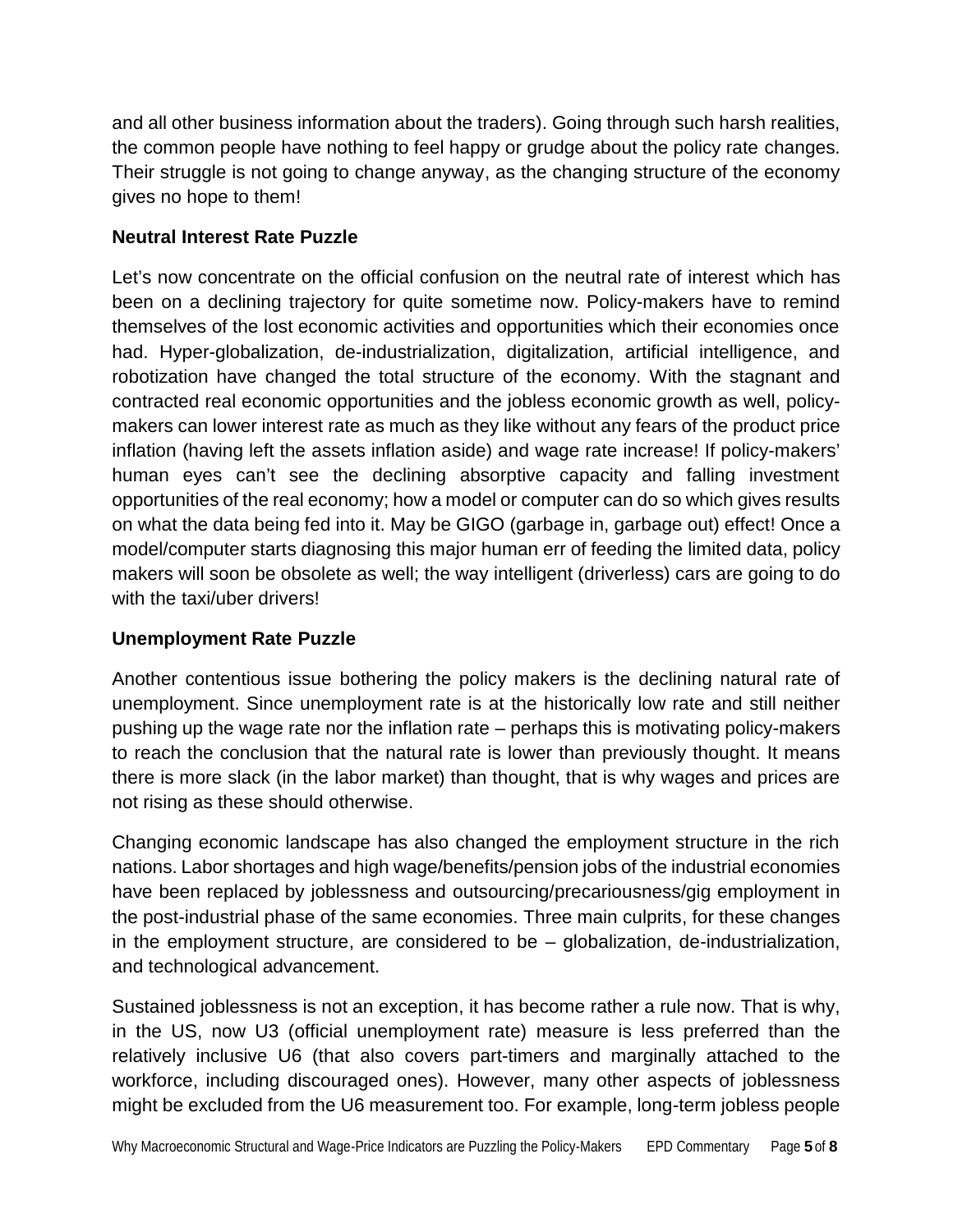(especially, neither working nor looking for more than an official one-year definition), jobless-turned self-employed (gig entrepreneurs for survival), students in studies because of no suitable job opportunities, forced (involuntary) retirement, joblessness on account of ill-health (mental and physical) caused by un/under-employment at first place and then driving people out of active force. Declining participation rate reveals a lot in itself too. When there is a sustained structural stagnation in the labor demand, the supply of labor will respond in different ways one of which will be 'no active participation' in the labor market. (Note: working age population= actively participating labor force [i.e. working or looking for work] + non-active population [out of labor market, however *many of them are still interested actually*])

Long-term joblessness makes unemployed people hopeless. Since a job is not only a source of livelihood; it is much more than that as it provides identity, dignity, the purpose of and fulfillment in life. One is out of the job market because of hopelessness is not equal to one's inability and unwillingness. Such joblessness is not natural; it is policy-driven or broadly system-driven. The economic system has made them jobless and caused this hopelessness; and now the same system excludes these people from the unemployment head-count. People's hopelessness is not an individual problem; because they observe happening the same with their peers, community members and many others in the society – this makes it a social problem. At every point system has failed them. Deindustrialization came the first causality on the quantity of jobs, next casualization and precariousness came as the second causality on the quality of jobs. Then came the computer and now coming the intelligent computer (machine learning and artificial intelligence etc.) and robotization. Mass human resource has been on the verge of becoming redundant at the hands of the technology advancement as once livestock (animals) was made by it. Once machines substituted the animals and now intelligent machines are substituting the human beings. People are out of the job market not because they want to be; they are forced out of job market because of the consequences of the anti-labor and/or pro-capital bias of the policy and polity. Capitalists are making labor redundant with their anti-labor technology advancements, and politics and policy makers are accepting these as if they are subservient to the capitalists instead of the wider society.

When unemployment rate narrows its coverage, excluding most of the unemployed people, due to one definitional constraint or the other. Constrained conceptualization might help make economic modeling easier or let the politicians/policy-makers out of public pressure. But neither the data collected on such indicators (as these exclude more than what these include) represent the realities of the economic structure nor can achieve broader socio-economic results which the society/economy expects from the policy makers to achieve who use such structural indicators as a base in their policy-formulation.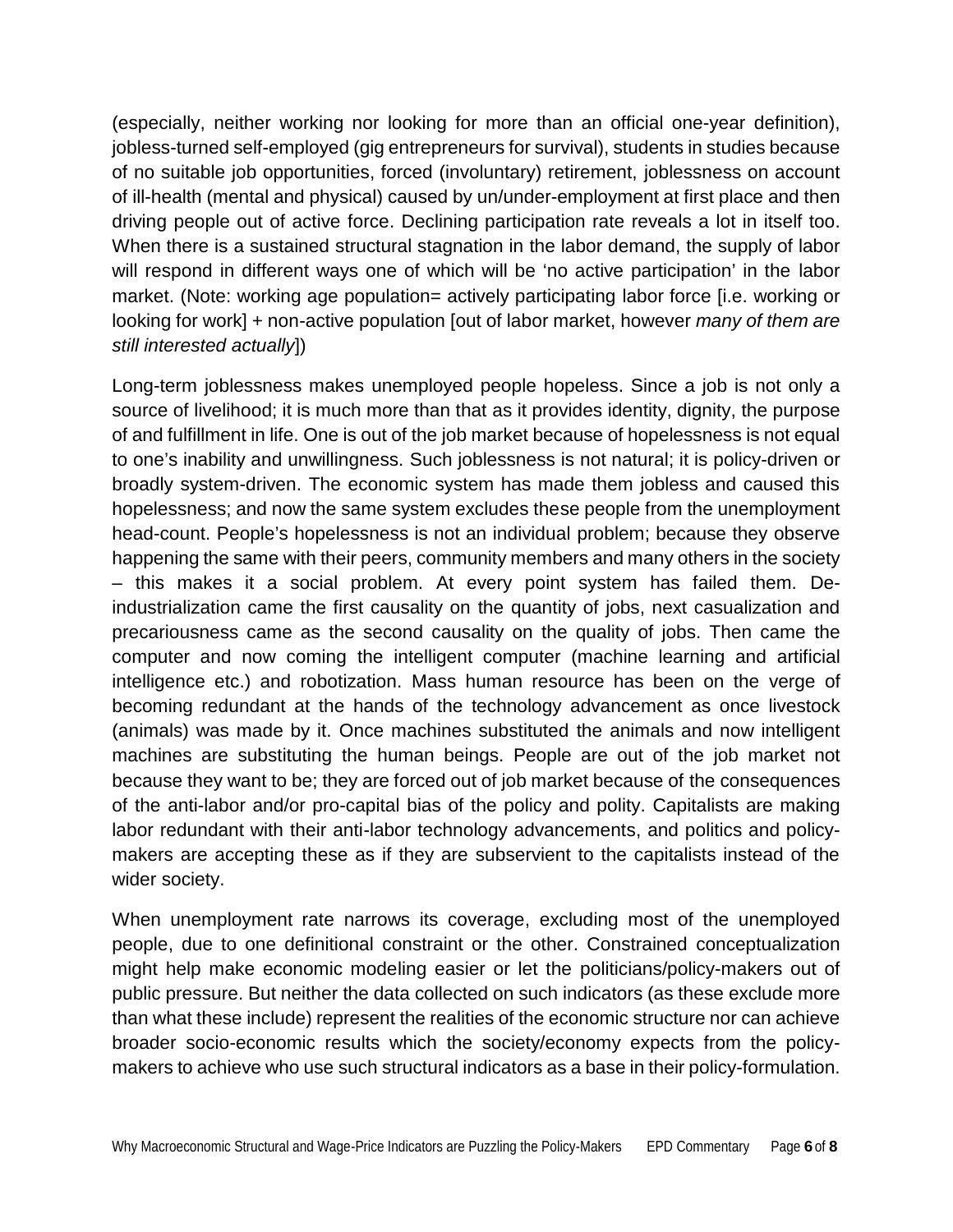#### **Wage Rate Puzzle**

Now turn to the wage rate puzzle. Why has wage rate become unresponsive to the low unemployment rate and strength in the economy the way it is expected otherwise? Why is expansionary monetary policy unable to push the wages up? This is again perhaps not a problem related with the wage rate or unemployment rate. This is related with the same conceptualization-deficit problem. When an official unemployment rate does not reflect the actual unemployment rate – this is an obvious outcome. In simple words, wage is a price of labor determined by its demand and supply; and in case of excess supply of labor, the wage rate will obviously not rise. And official unemployment figures do not correspond to the actual unemployed labor force. Perhaps that is why news headlines sometimes read that thousands have got jobs but the unemployment rate remains the same or the wage rate remains stagnant; because more people have joined the job market (meaning participation rate has increased). Actually, there is an army of the labor force not considered in the official unemployment rate – e.g. part-timers (waiting for full time jobs), underemployed, gig-employed, gig-entrepreneurs, discouraged, hopeless, etc. – that keeps pressure away from the wage gear. It also highlights a discrepancy between the official and actual figures of the slack in the economy.

Another reason, for wages not rising, lies in the loosened bargaining power of the employees. Forget about unionization etc., these have become now things of the long past in the current economic landscape. This is either because of enough slack or job precariousness or contractual/ sub-contractual jobs (second/third party – when first party contracts out to the second or second to the third), or all. Employees are working at the terms of the employers because they are left with no say or bargaining power. In simple words, they face – this job or no job scenario. If they leave the current job, they will land up with a similar job elsewhere with the similar conditions, if lucky enough to get another job; otherwise joblessness is the only next best alternative. How can one expect such employees to ask for a wage raise? Or can they? There may be many hopeless and voiceless people (most probably unaccounted in the official unemployed labor force), who are waiting to take over. Neither the official natural rate of unemployment nor the low wage rate puzzle can see the hopelessness and voicelessness of those people. Human eyes are needed to see those things. That is why central banks are accepting it that the natural rate of unemployment is lower than what it was thought to be. And intuitively they are accepting that because of the lower natural rate of unemployment, there is no pressure felt on the wage rate to increase at this official low rate of unemployment.

To conclude: either refine the existing macroeconomic indicators to become representative or introduce new ones to reflect the economic realities. Structure of the economy has undergone too many changes for the same old conceptualization to remain relevant. That is why current data don't reflect the economic structural realities. If existing macroeconomic indicators don't reflect the structural realities of the economy these are